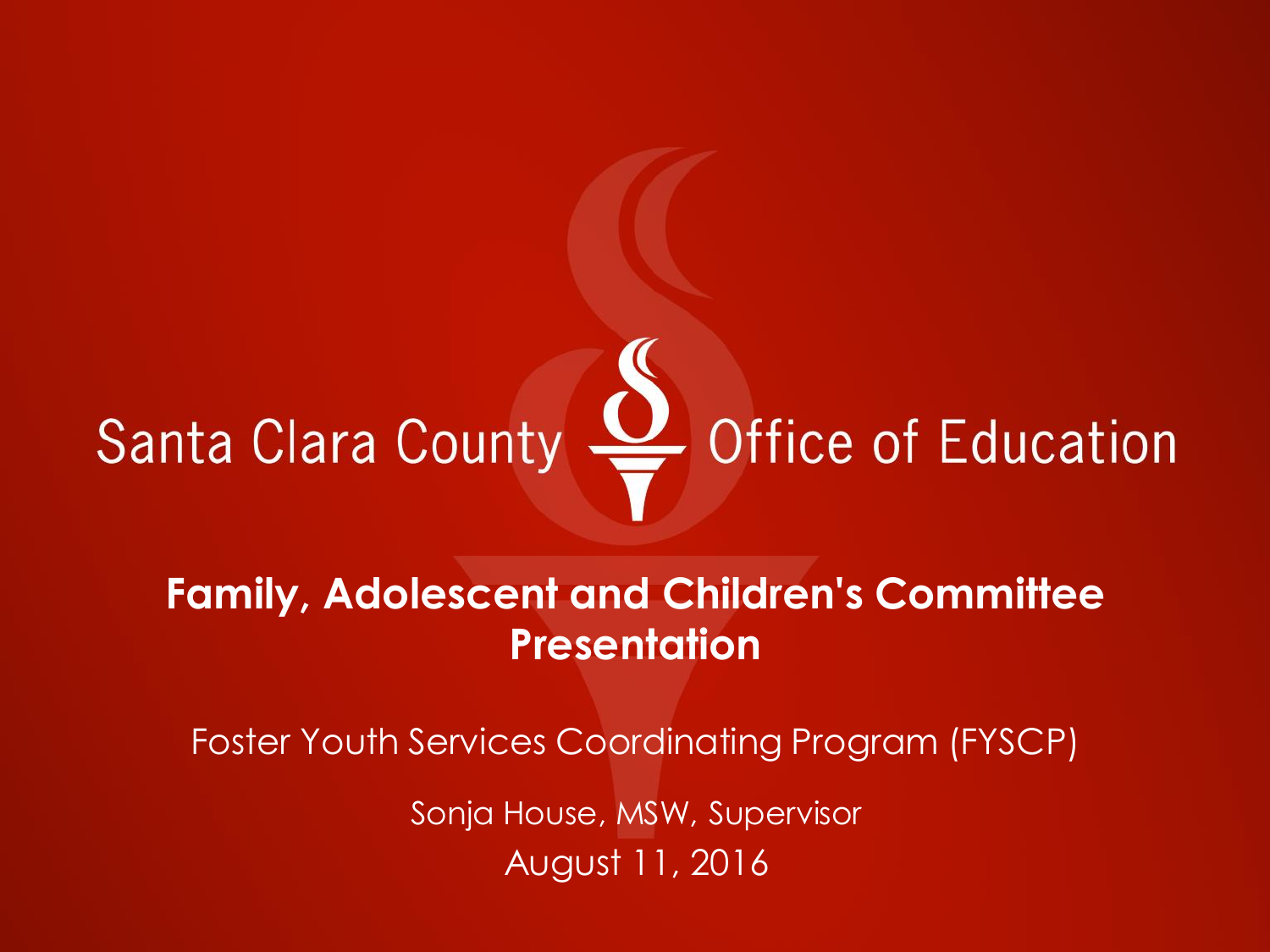## Purpose of AB 854

- Align with the Local Control Funding Formula model
- Expand services to all foster youth
- Improve educational outcomes for students in foster care
- Support interagency and district collaboration
- Build capacity
- Support the successful implementation of District LCAPs
- Provide oversight and guidance

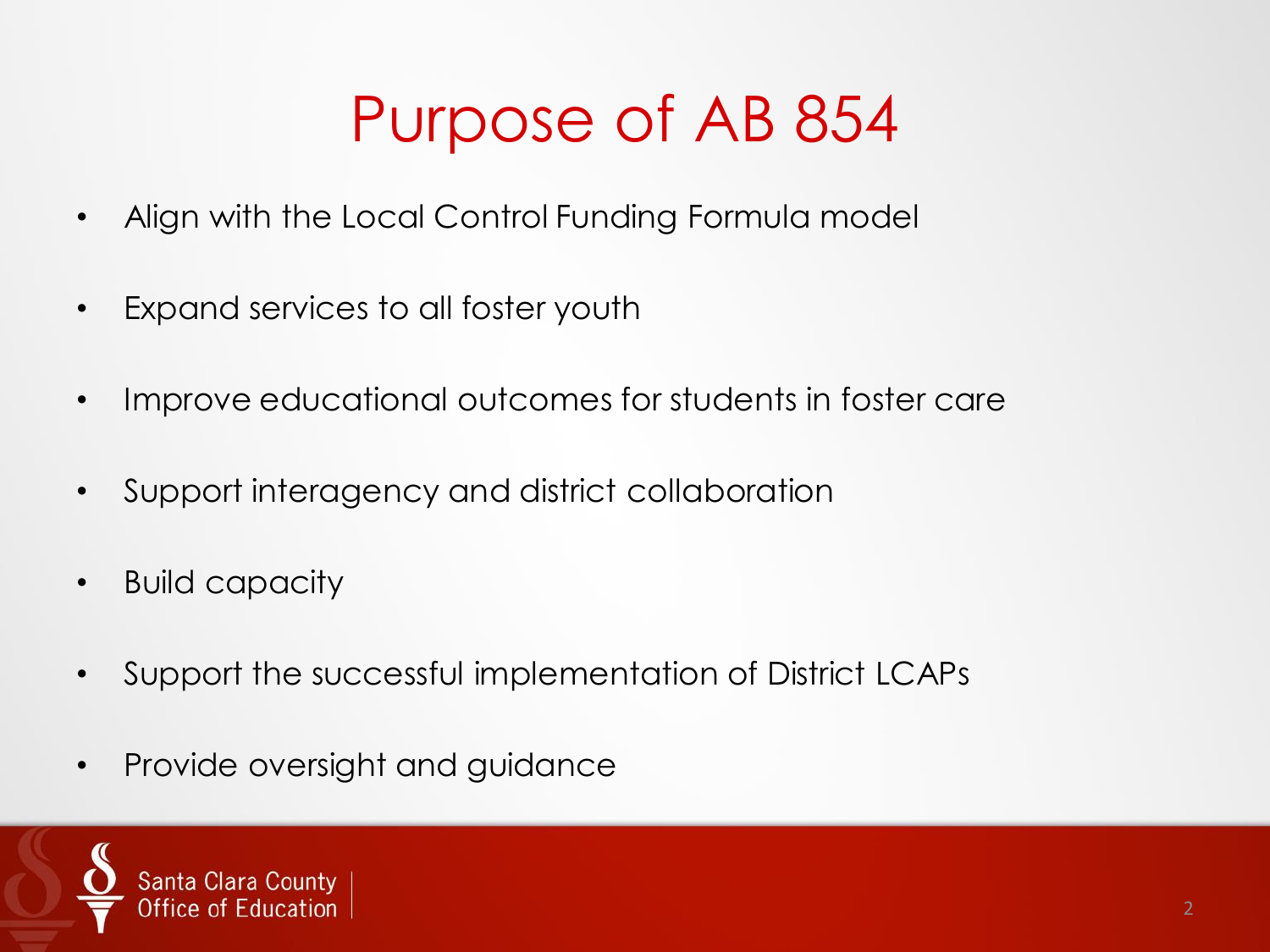#### Changes in the Law effective October 11, 2015

- Renames program to Foster Youth Services Coordinating (FYSC) program
- Establishes FYSCP as the county program that works with LEAs
- Ensures services are provided to all foster youth
- Facilitates collaboration among LEAs, county agencies and community partners
- District responsibilities include mentoring, tutoring and counseling

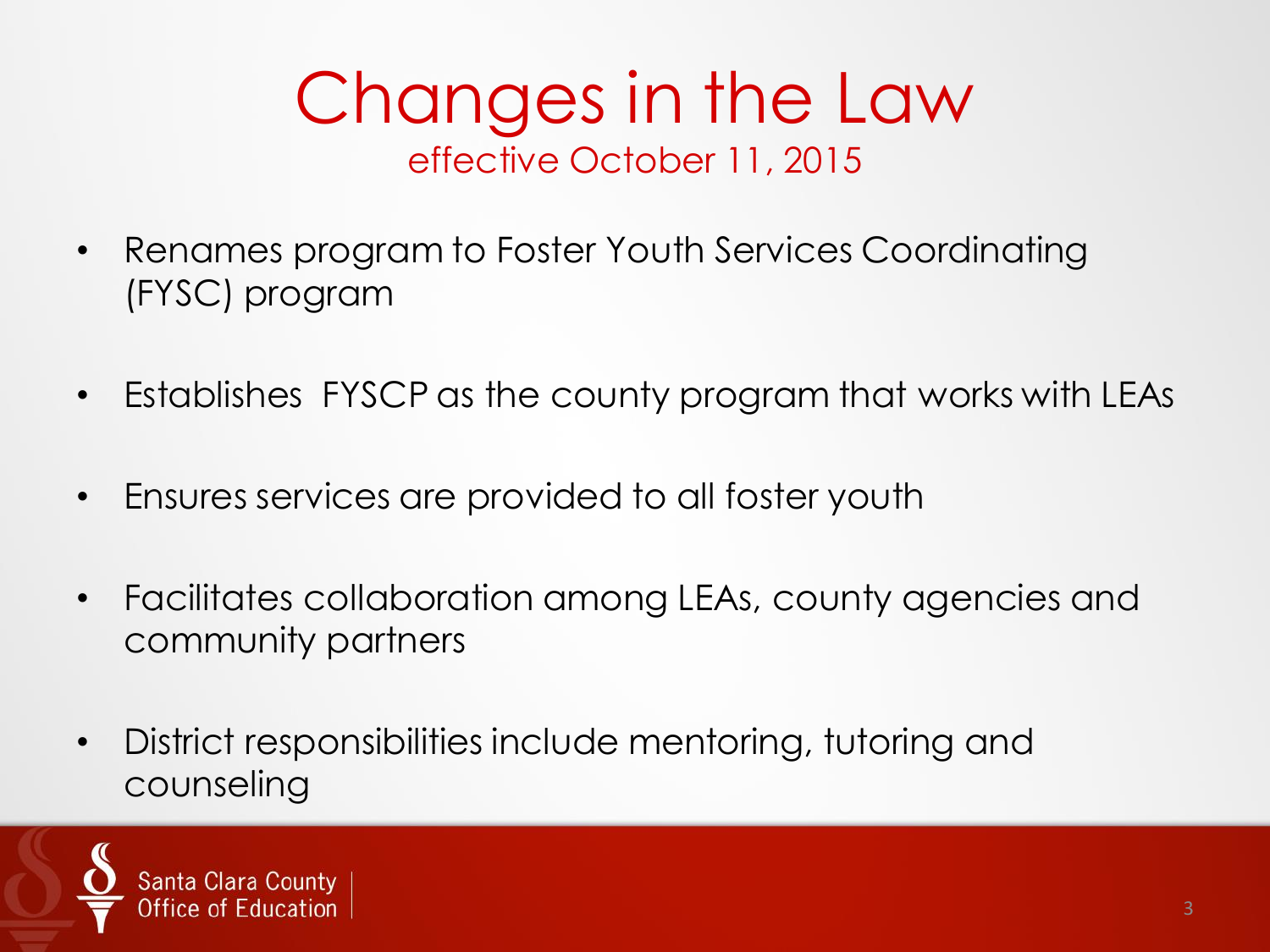## FYSCP Student Eligible for Services



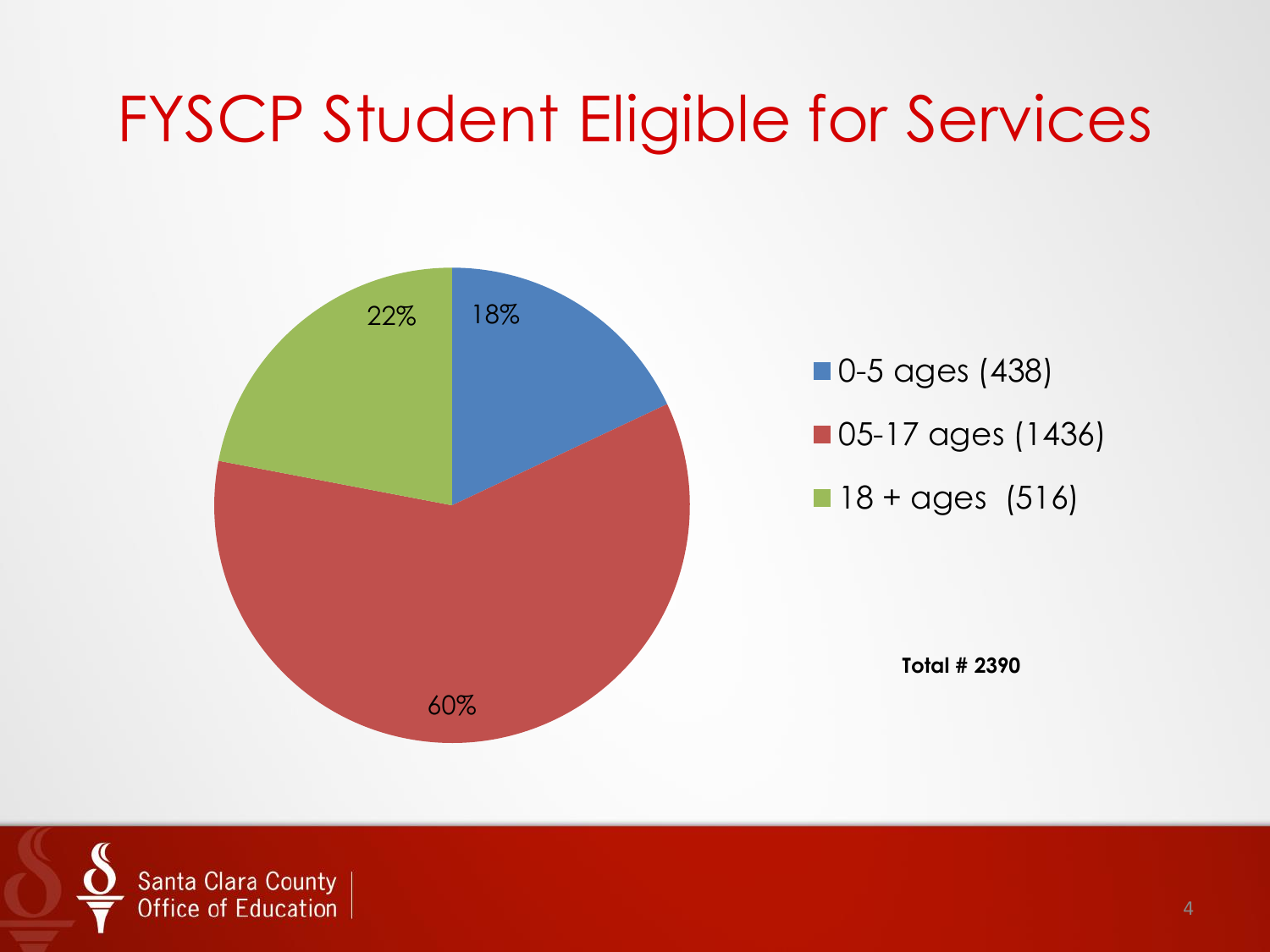# Key Grant Deliverables

#### **Student Support**

- **Tutoring Services**
- School Supplies Distribution
- Academic Record Retrieval
- Credit Recovery
- Student Advocacy
- College and Career **Workshops**
- Mobile Dental Services

#### **District Support**

- Review and make recommendations for LCAPs
- Professional Development
- FosterVision Database
- **Technical Support**



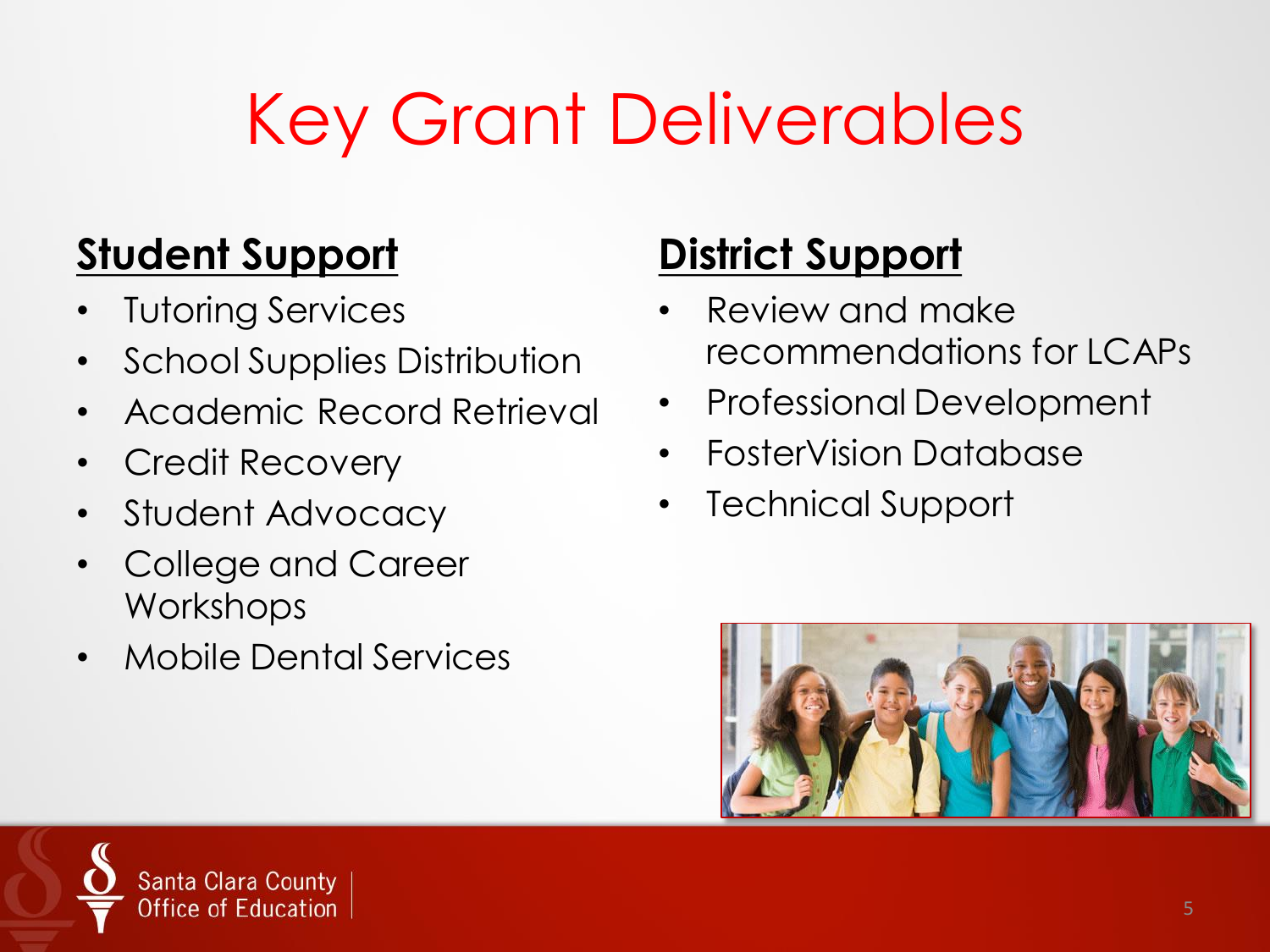## FYSCP Support to Districts

- Provide Professional Development
- Assist districts in LCAP development
- Train on CALPADS and FosterVision Database
- Assist districts in program development

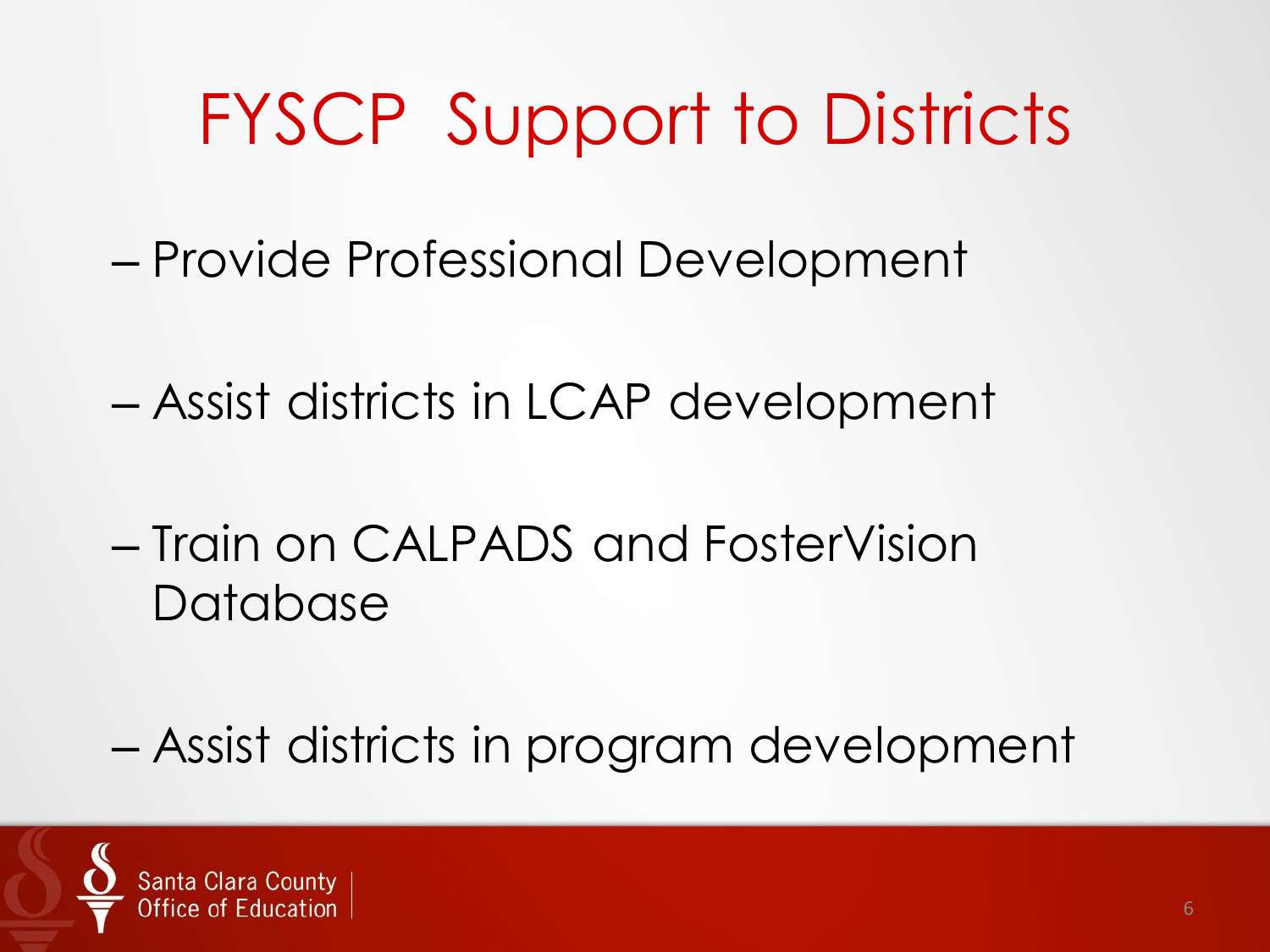# Collaborative Partners

- School Districts
- Department of Family and Children's Services
- Juvenile Court
- Juvenile Justice Department
- Silicon Valley Children's Fund
- San Jose State University and local community colleges
- Group Home Providers
- Court Appointed Special Advocates



Santa Clara County

ducation





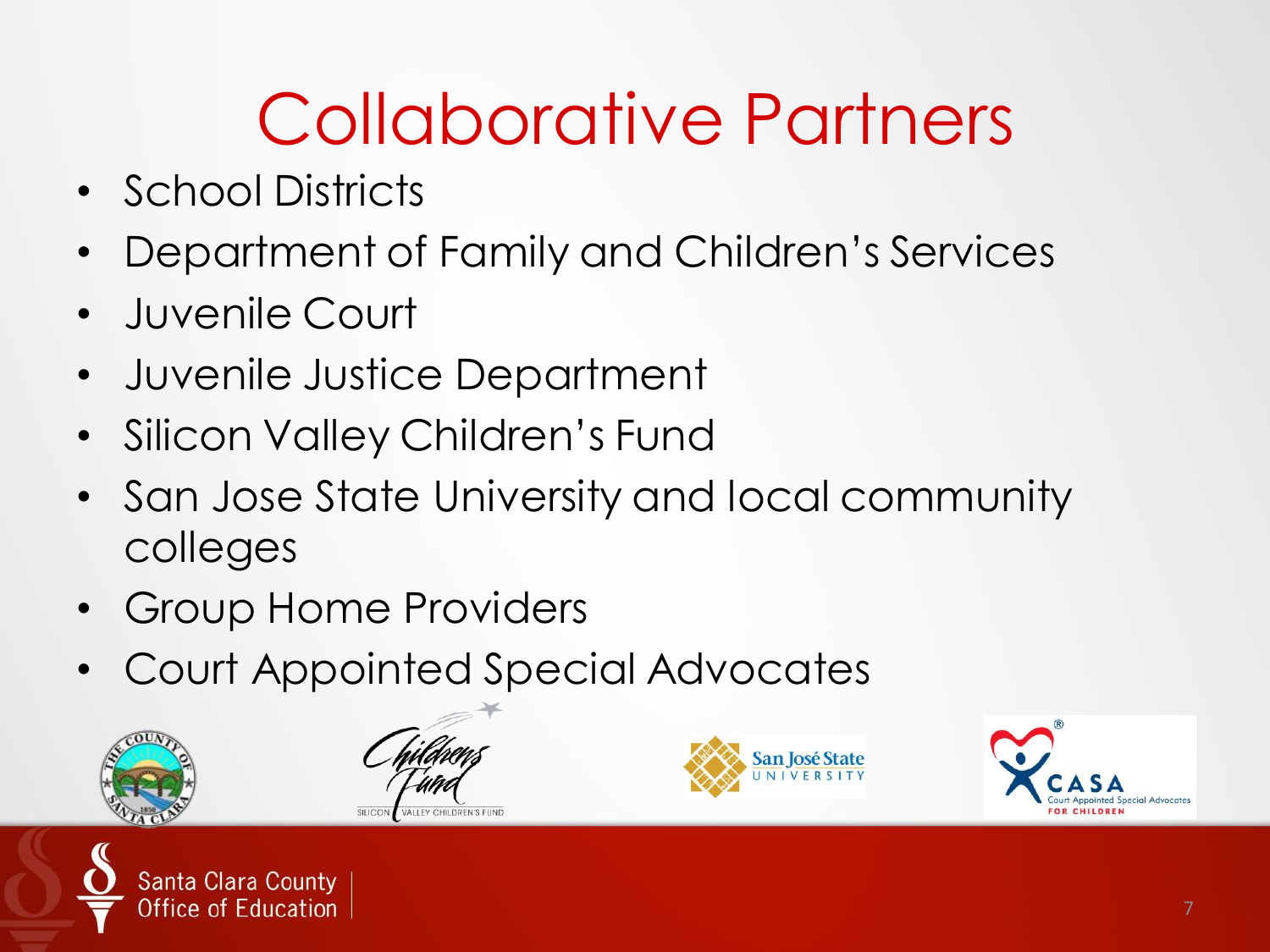## FYSCP in SCC